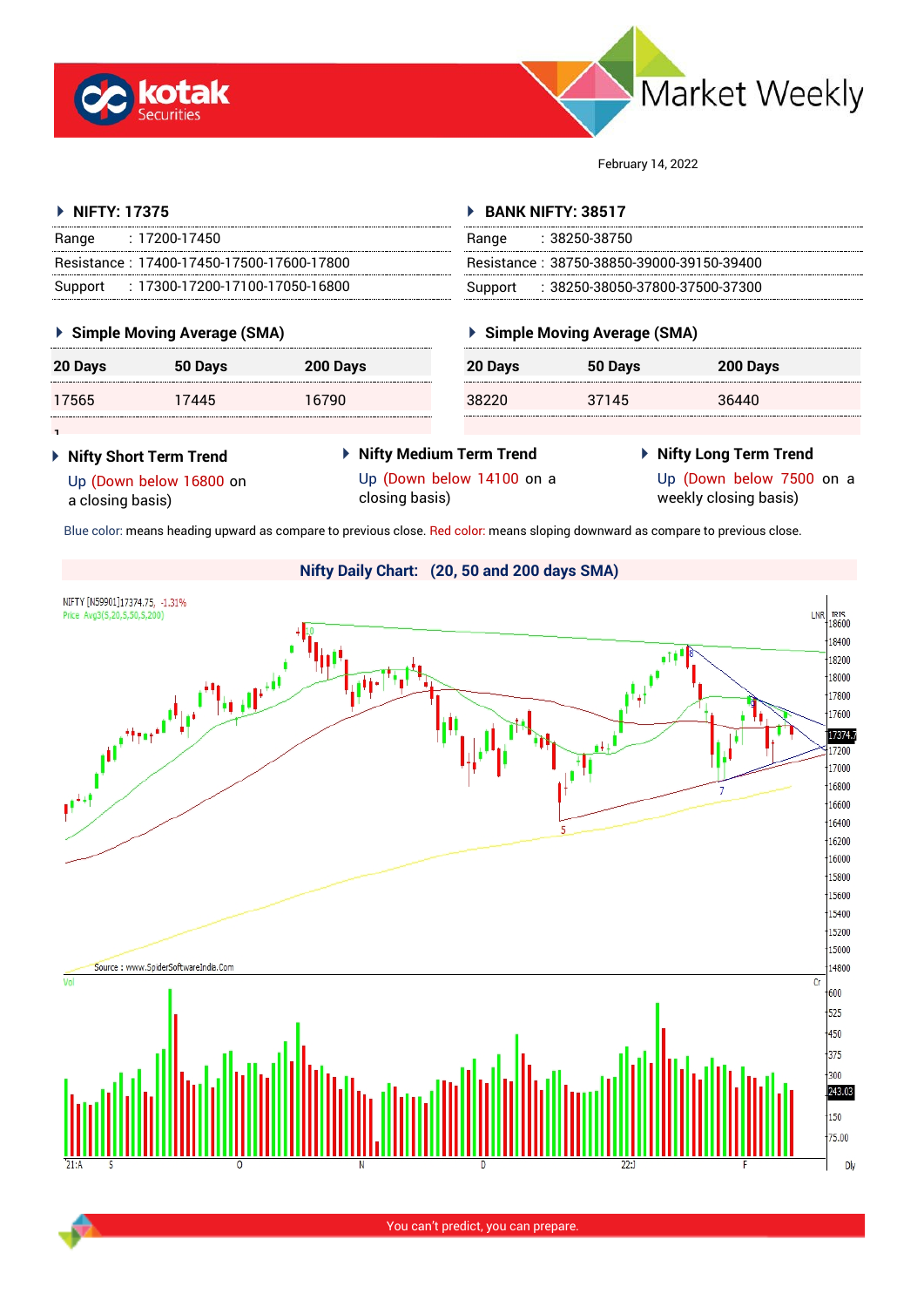#### **Market Analysis**

**Nifty/Sensex Weekly View:** In the last week, the Benchmark indices registered volatile activity. The week opening was negative and after the initial fall, the nifty took the support near 17050/57050 and reversed. However, once again it failed to sustain above 20 day SMA which is broadly negative. Among sectors, despite uncertain market conditions, strong buying were in metal, commodities and media stocks. Whereas, profit booking continued in FMCG and IT stocks. Meanwhile, after a short-term correction, the bank nifty held the level of 20 days SMA The structure suggests 38000 or 37800 would be the sacrosanct supports for the Bank nifty. Resistance would be 38500 or 38750. Technically, the market is witnessing non-directional activity near 50 days SMA. However, on daily and weekly charts, it is holding higher bottom formation but at the same, consistently facing resistance at 20 days SMA. We are of the view that the market is likely to maintain non-directional activity in the near future. The immediate support would be 17300-17200 /58000-57800 on the flip side, 17450/58500 and 17600/58800 would act as a crucial hurdle for the bulls. In the worst-case scenario, the market may retest 17100-17050/57300/57100 levels. The texture of the market is extremely volatile, hence buying or selling can be done only on a reversal formation. Invest in fundamentally strong companies but in tranches.

#### **RATING SCALE (PRIVATE CLIENT GROUP)**

| <b>BUY</b>             |     | $-$ A condition that indicates a good time to buy a stock. The exact circumstances of the signal will be determined by the indicator that an<br>analyst is using. |
|------------------------|-----|-------------------------------------------------------------------------------------------------------------------------------------------------------------------|
| <b>SELL</b>            |     | A condition that indicates a good time to sell a stock. The exact circumstances of the signal will be determined by the indicator that an<br>analyst is using.    |
| <b>Stop Loss Order</b> | $-$ | An instruction to the broker to buy or sell stock when it trades beyond a specified price. They serve to either protect your profits or<br>limit your losses.     |

# **FUNDAMENTAL RESEARCH TEAM (PRIVATE CLIENT GROUP)**

Head of Research **Auto & Auto Ancillary** Transportation, Paints, FMCG Banking & Finance shrikant.chouhan@kotak.com arun.agarwal@kotak.com [agarwal.amit@kotak.com](mailto:agarwal.amit@kotak.com) hemali.dhame@kotak.com +91 22 6218 5408 +91 22 6218 6443 +91 22 6218 6439 +91 22 6218 6433

Metals & Mining, Midcap Pharmaceuticals Research Associate Support Executive jatin.damania@kotak.com [purvi.shah@kotak.com](mailto:purvi.shah@kotak.com) rini.mehta@kotak.com [k.kathirvelu@kotak.com](mailto:k.kathirvelu@kotak.com) +91 22 6218 6440 +91 22 6218 6432 +91 80801 97299 +91 22 6218 6427

**Sumit Pokharna** Pankaj Kumar Oil and Gas, Information Tech Midcap<br>sumit pokharna@kotak.com pankair kumar@kotak.com sumit.pokharna@kotak.com +91 22 6218 6438 +91 22 6218 6434

**Jatin Damania Purvi Shah Rini Mehta K. Kathirvelu**

**Shrikant Chouhan Arun Agarwal Amit Agarwal, CFA Hemali Dhame**

## **TECHNICAL RESEARCH TEAM (PRIVATE CLIENT GROUP)**

**Shrikant Chouhan Amol Athawale Sayed Haider** [shrikant.chouhan@kotak.com](mailto:shrikant.chouhan@kotak.com) [amol.athawale@kotak.com](mailto:amol.athawale@kotak.com) Research Associate +91 22 6218 5408 +91 20 6620 3350 [sayed.haider@kotak.com](mailto:sayed.haider@kotak.com)

+91 22 62185498

## **DERIVATIVES RESEARCH TEAM (PRIVATE CLIENT GROUP)**

+91 79 6607 2231 +91 22 6218 5497 +91 33 6615 6273

**Sahaj Agrawal Prashanth Lalu Prasenjit Biswas, CMT, CFTe** [sahaj.agrawal@kotak.com](mailto:sahaj.agrawal@kotak.com) [prashanth.lalu@kotak.com](mailto:prashanth.lalu@kotak.com) [prasenjit.biswas@kotak.com](mailto:prasenjit.biswas@kotak.com)